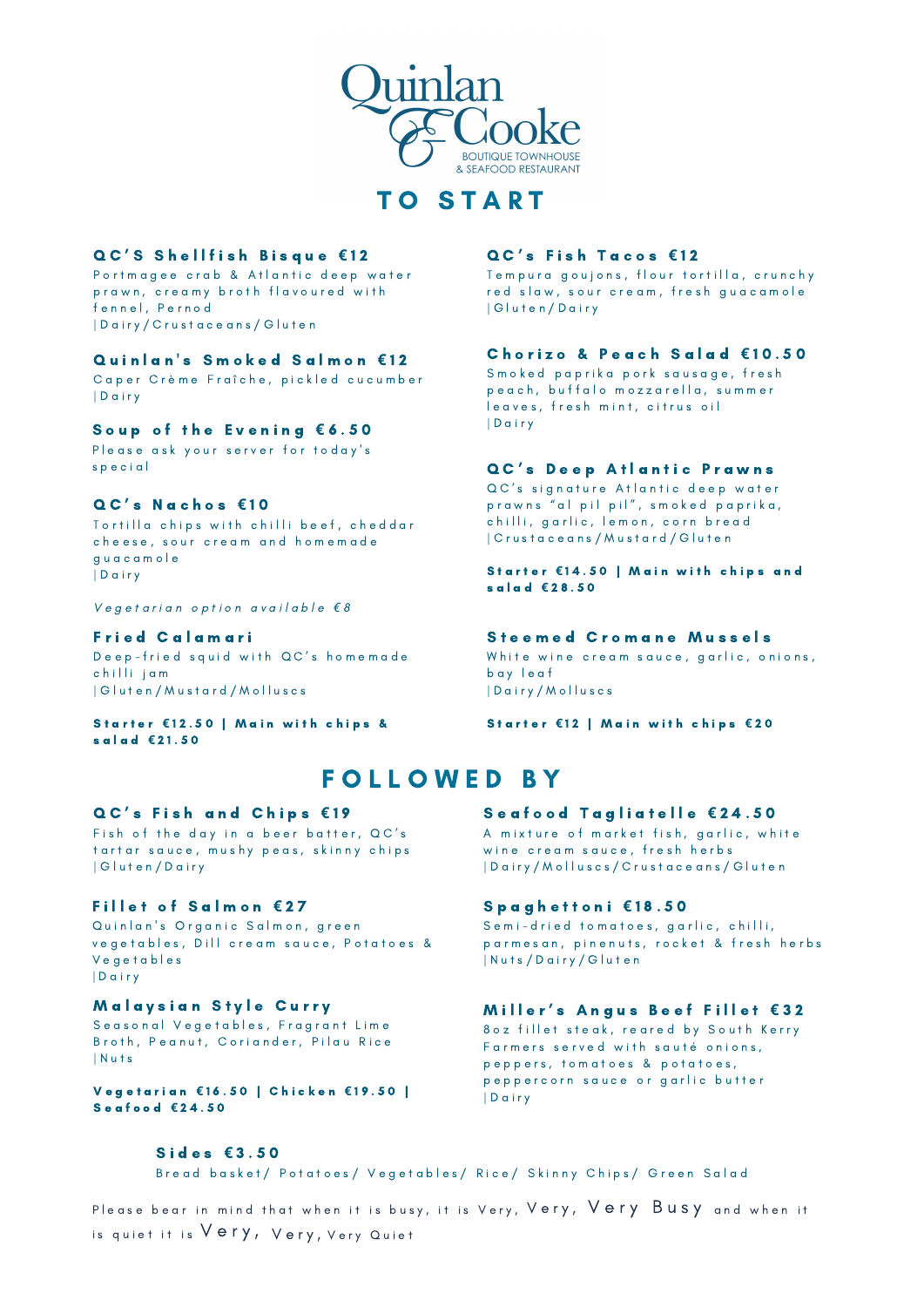

#### **Dessert Menu**

#### **Crème Brûlée €7.50**

Flavoured with fresh Orange & Cointreau |Dairy/Eggs

#### **Sticky Toffee Pudding €7.50**

QC's famous pudding served with homemade butterscotch sauce & vanilla ice cream |Dairy/Eggs/Gluten

#### **Lemon Tart €8**

Red berry coulis & vanilla ice cream |Dairy/Eggs/Gluten

#### **Strawberry Mascarpone Tart €8**

Red berry coulis & vanilla ice cream |Dairy/Eggs/Gluten

#### **Bourbon Vanilla Ice Cream €7.50**

Three scoops of ice cream with homemade butterscotch sauce |Dairy

#### **QC'S Affogato €9.50**

Vanilla ice cream, Frangelico, espresso, sponge fingers |Dairy/Gluten

#### **Specialty Nespresso Coffee**

| Espresso              | $\epsilon$ 2.50 | QC's Latte                                                                        | €7.50 |
|-----------------------|-----------------|-----------------------------------------------------------------------------------|-------|
| Double Espresso       | $\epsilon$ 3.50 | With Gran Marnier, Tia Maria or<br>Frangelico                                     |       |
| Americano             | €3              |                                                                                   |       |
| Cappuccino            | $\epsilon$ 3.5  | <b>Irish Coffee</b><br>Irish Whiskey, and sugar, stirred<br>and topped with cream | €7.50 |
| Latte/Flat White      | $\epsilon$ 3.50 |                                                                                   |       |
| QC's Hot Chocolate    | $\epsilon$ 3.60 |                                                                                   |       |
| Barry's Tea           | €3              |                                                                                   |       |
| Java Green Tea        | €3              |                                                                                   |       |
| Java Peppermint Tea   | €3              |                                                                                   |       |
| Java Chamomile Tea    | €3              |                                                                                   |       |
| Java Blood Orange Tea | €3              |                                                                                   |       |

#### **Suggested Digestifs**

| Glass of Vintage Port   | €7.50           | Armagnac Saint- $\epsilon$ 5 |       |
|-------------------------|-----------------|------------------------------|-------|
| Cognacs                 | €5              | Vivant                       |       |
| Martell VS              |                 | Calvados Busnel              | €5.50 |
| Courvoisier             |                 | Pays d'Auge                  |       |
| <b>Remy Martin VSOP</b> | $\epsilon$ 5.20 |                              |       |
| <b>Gran Duque</b>       | $\epsilon$ 5.50 |                              |       |
| Spanish Brandy          |                 |                              |       |

#### **Famous Irish Whiskeys**

| Green Spot Single Pot | €8              | Glendalough           | $\epsilon$ 6.50 |
|-----------------------|-----------------|-----------------------|-----------------|
| Still                 |                 | 7 Years               |                 |
| <b>Yellow Spot</b>    | €10.50          | Glendalough           | €9.95           |
| Aged 12 years         |                 | 13 Years              |                 |
| Hyde Aged 10 Years    | €8              | <b>Teeling Single</b> | €7              |
| The Irishman          | $\epsilon$ 6.50 | Grain                 |                 |
| Single Malt           |                 | Redbreast             | €9              |
| The Irishman          | €8.95           | Aged 12 years         |                 |
| 12 Years              |                 | <b>Midleton Rare</b>  | $\epsilon$ 18   |
| Barr an Uisce         | €6              |                       |                 |